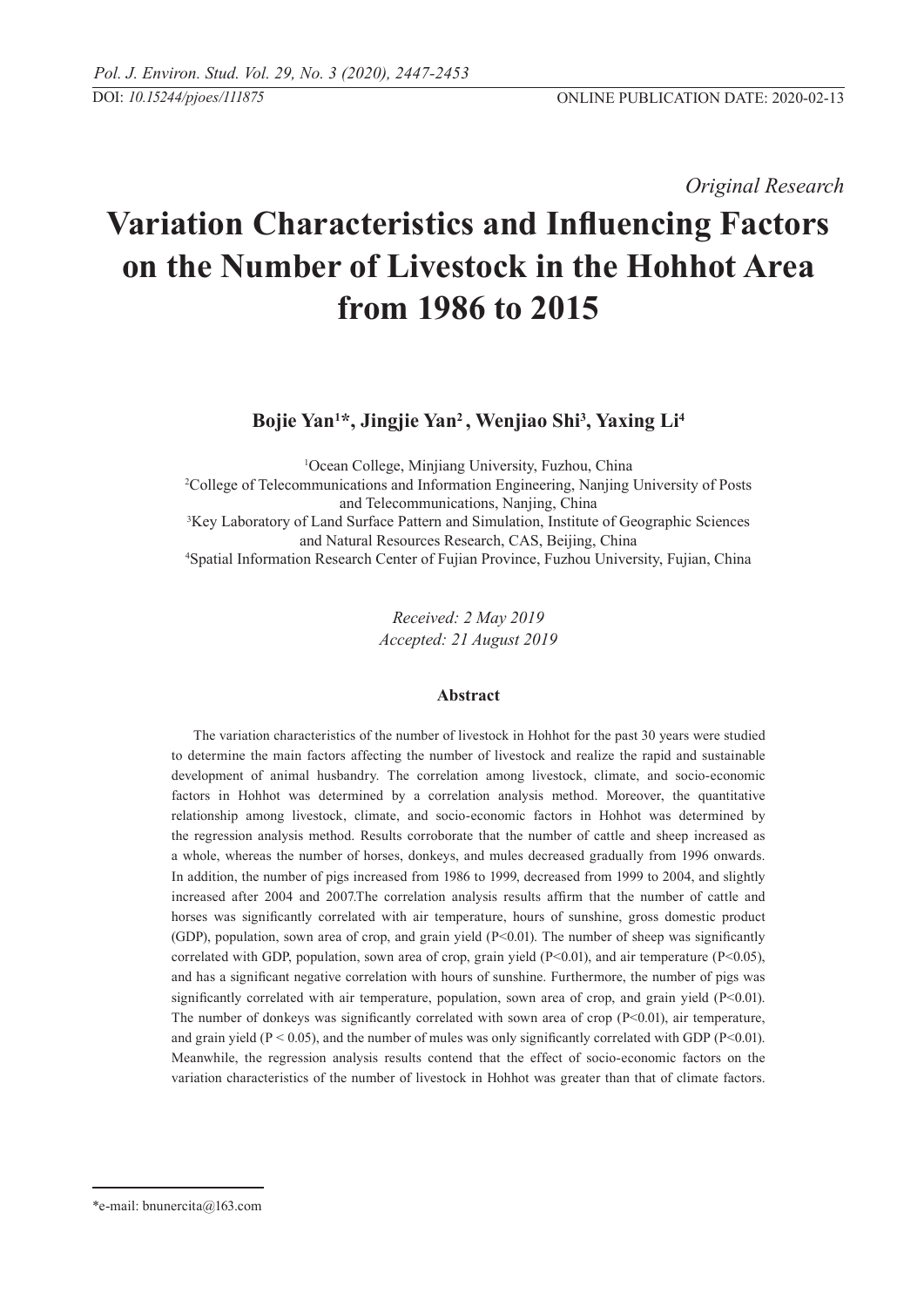Ultimately, the results could provide a scientific basis for environmental pollution control, development planning of animal husbandry, and regional economic structural readjustment.

**Keywords**: livestock, socio-economic factors, climate factors, correlation analysis, regression analysis

# **Introduction**

China has one of the highest rates of animal husbandry in the world. Animal husbandry has become the most dynamic growth point and the most important pillar industry in the country's agriculture and rural economy [1-4]. Furthermore, animal husbandry is significant for safeguarding national food safety, enhancing the income of farmers, protecting the environment, and promoting the development of the national economy [4].

However, compared with that in developed countries, the proportion of animal husbandry in China's total agricultural output is still low, and the growth potential of animal husbandry is high [5]. Therefore, analyzing and determining the main influencing factors that affect animal husbandry are necessary for realizing the rapid and sustainable development of animal husbandry.

Aiming at this problem, many scholars have carried out considerable relevant research [5-11]. Combing livestock density calculated from county-level livestock data from 1982 to 1991, Yu et al. [6] estimated rainfallbased livestock carrying capacity to determine spatial and temporal patterns of a stocking rate index and its relationship with climatic factors in the Inner Mongolia Autonomous Region. Megersa et al. [8] analyzed perceptions of herders and long-term changes in cattle numbers and climate data and surveyed a total of 242 households to gain data on perceived trends in climate, rangeland condition and livestock production. Moreover, Li et al. [11] contend that the number of cattle, horses, and donkeys has a strong correlation with evaporation, annual average air temperature, and extreme hottest air temperature, and that the number of sheep only has a weak negative correlation with windy days.

The above-mentioned studies have mainly focused on the climate factors of animal husbandry. Other researchers have studied the socio-economic factors of animal husbandry [12-16]. Furthermore, Zhou et al. [12] claimed that crop area and grain yield are significantly correlated with cattle production and that grassland and forest areas are significantly correlated with sheep production by using person correlation analysis. In addition, Leng et al. [13] validated that rubber has a significant impact on the number of livestock and poultry and the planting area of corn, rice and that other economic crops have a positive impact on the number of buffalos, yellow cattle, and small-ear pigs in Southern Yunnan in the Naban River Nature Reserve. Ultimately, Zheng et al. [16] verified that the main factors affecting the number of livestock are total family income, the actual area of cultivated land, the outgoing labor force, and the average annual wage.

Meanwhile, Wang et al. [17] verified that – relative to the impact of climate change – the change of the grassland property rights system has played a leading role in the development of animal husbandry in the region after analyzing the climate change characteristics of the Hongyuan Pastoral Area and the impact of the change of the grassland property rights system on the number, structure, and survival rate of young livestock, and the mortality rate of livestock.

The above results deduce that climate, socioeconomic, and other factors have a certain impact on animal husbandry and that the development of animal husbandry in pastoral areas was more restricted by the above factors.

Hohhot is known as China's Dairy Capital. The number of cows, milk production, per capita occupancy, and consumption per capita of Hohhot rank first in China. In recent years, animal husbandry has developed rapidly, especially cow breeding. Moreover, animal husbandry has become the main pillar industry of agricultural development in Hohhot and has led to the increase of farmers' income. Although many research results indicated that climate, social-economy and other factors had a certain impact on animal husbandry, which factors had an impact on animal husbandry in Hohhot and the extent of that impact was not yet clear. Therefore, through quantitative analysis of the variation characteristics and influencing factors on the number of livestock in Hohhot for the past 30 years, we can understand the current situation of animal husbandry in Hohhot and put forward suggestions for its future development.

The objectives are the following: (i) to depict variation characteristics of the number of livestock in Hohhot from 1986 to 2015; (ii) to carry the correlation analysis on the number of livestock and climatic and socio-economic factors; and (iii) to reveal the main factors affecting the number of livestock in Hohhot.

## **Material and Methods**

### Study Area

Hohhot is located in the central part of the Inner Mongolia Autonomous Region (10°46′-112°10′E and 40°51′-41°8′N). The territory mainly includes the mountainous terrain in the north and southeast and the Tumochuan plain terrain in the south and southwest. Moreover, the terrain inclines gradually from northeast to southwest. The total area of Hohhot is 17,224 km<sup>2</sup> with a total population of 3,115,000, and it has the typical continental climate of the Mongolian Plateau,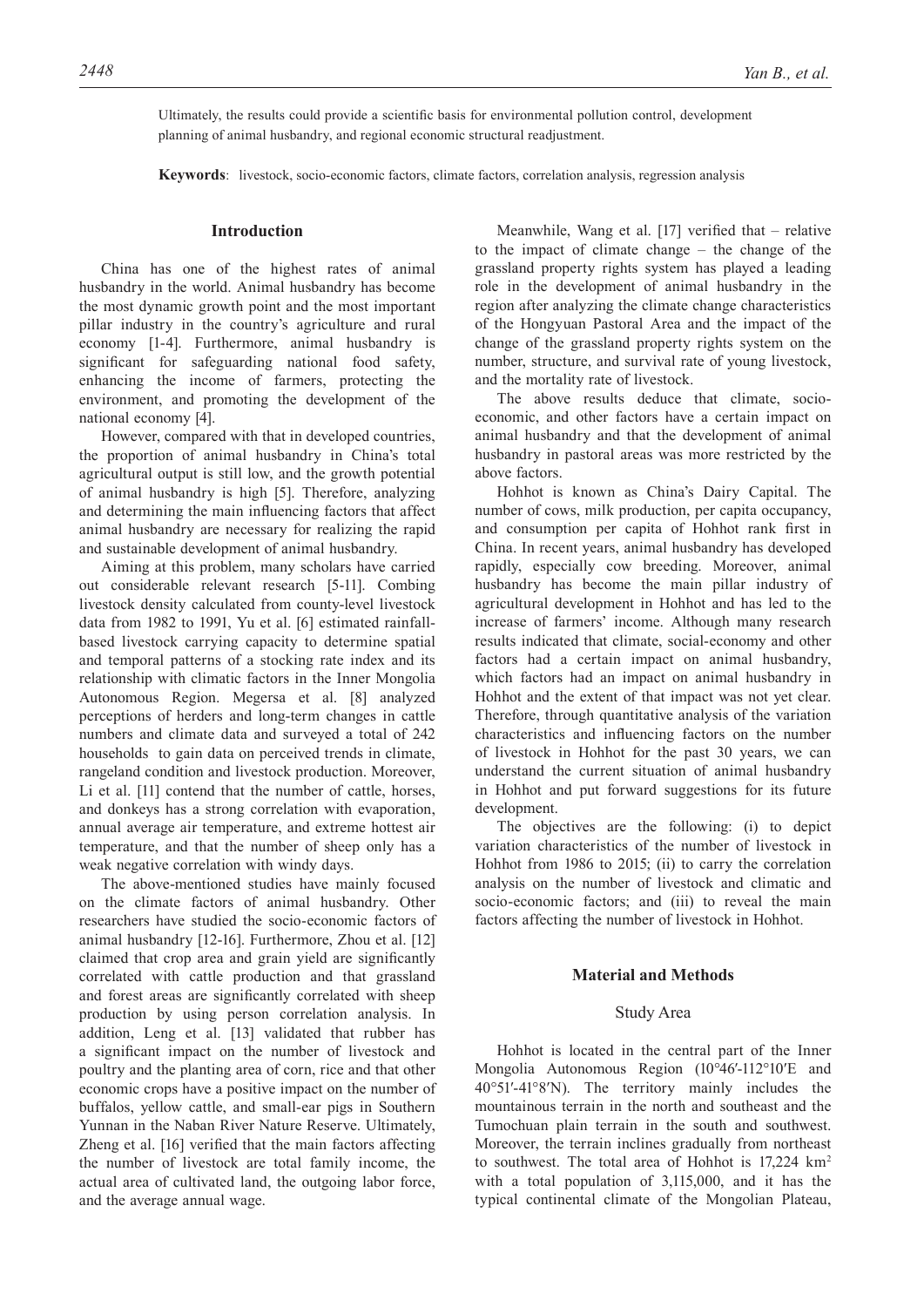with evident climate change in four seasons and large annual and daily air temperature differences. The annual average air temperature in the Hohhot area is low in the north and high in the south. The annual average air temperature in the north of Daqingshan District is only about 2ºC, while that in the south is 6.7ºC. Finally, annual average precipitation is 335.2-534.6 mm.

## Data Sources and Processing

The statistical data of livestock, including cattle, horse, sheep, pig, mule and donkey, and the GDP, sown area of crop, grain yield, and population in Hohhot from 1986 to 2015 were obtained from the Statistical Yearbook of Inner Mongolia from 1987 to 2016.

The meteorological data, including precipitation, air temperature, and hours of sunshine of Hohhot from 1986 to 2015, were obtained from the China Statistical Yearbook and China Meteorological Yearbook from 1987 to 2016.

#### Methods

Pearson correlation analysis was done between the number of livestock and factors such as precipitation, air temperature, hours of sunshine, GDP, population, sown area of crop, and grain yield.

In addition, linear and nonlinear regression models were used to analyze the relationship between the number of livestock and factors such as precipitation, air temperature, hours of sunshine, GDP, population, sown area of crop, and grain yield. Moreover, Excel 2010 and SPSS 20.0 statistical analysis software were used for data processing and statistical analysis. The significant level was P<0.05 or P<0.01.

## **Results**

# Variation Characteristics of the Number of Livestock in Hohhot Area from 1986 to 2015

On the basis of the statistical data of livestock in Hohhot from 1986 to 2015, the variation characteristics of the number of livestock in Hohhot from 1986 to 2015 were procured by using Excel 2010 software (Fig. 1).

During the period of 1986 to 2015, the number of cattle increased slowly in the first decade and increased rapidly in the middle decade, but declined slowly in the latter decade. The largest and least numbers of cattle were 745,600 in 2006 and 35,700 in 1986, respectively.

In addition to the increase in 1996, the number of horses had a significant downward trend. The largest and smallest numbers of horses were 32,100 in 1986 and 1,400 in 2015.

The number of sheep increased slowly in the first decade, increased suddenly in 1996, then decreased annually, and began to increase gradually in 2003. The largest and smallest numbers of sheep were 1,794,100 in 2015 and 330,000 in 1986, respectively.



Fig. 1. Variation characteristics of the number of livestock in Hohhot in 1986-2015.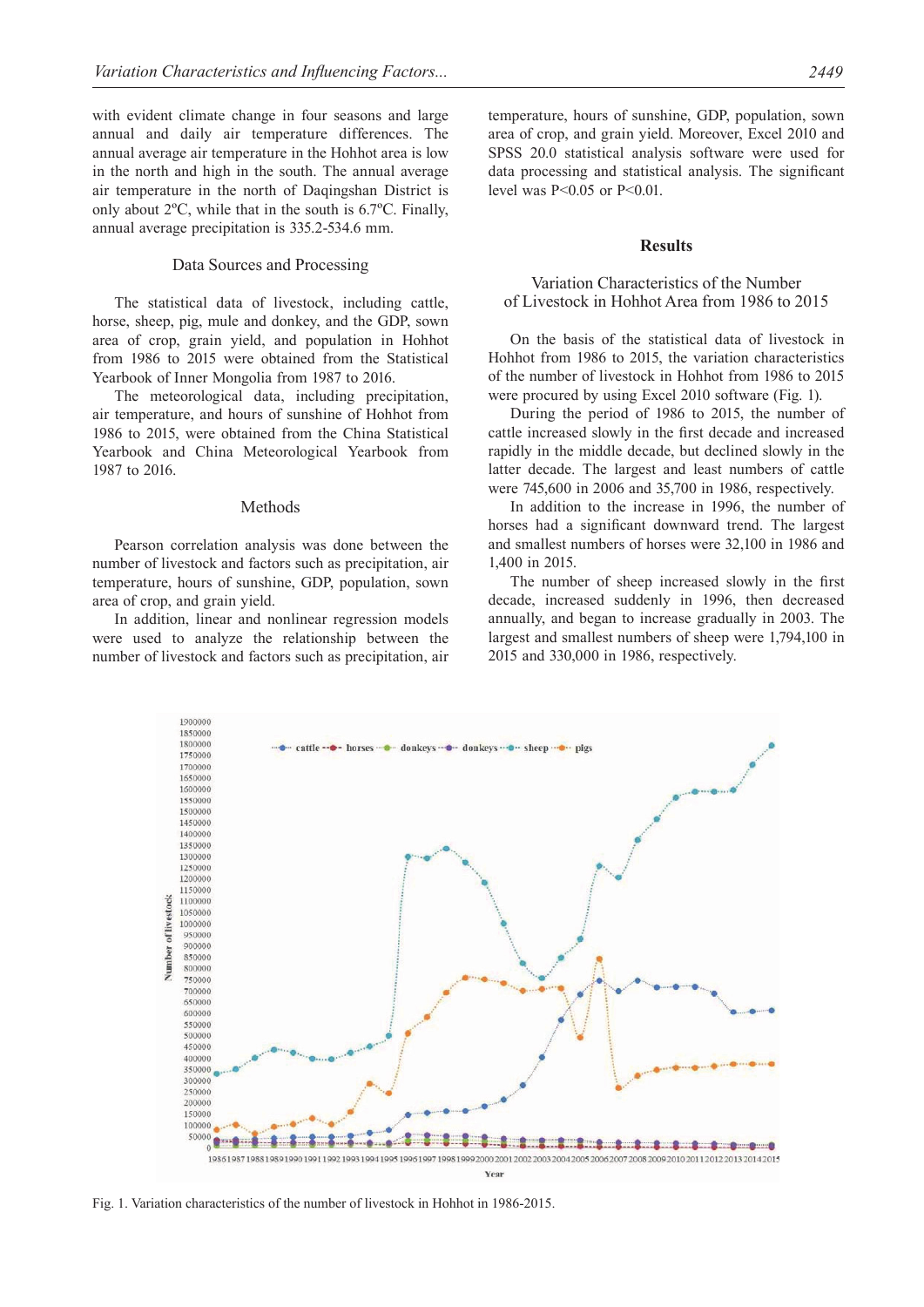The number of pigs kept an increasing trend from 1986 to 1999 and then maintained a slight decreasing trend until 2004. Additionally, a quick increase and decrease in the number of pigs from 2004 to 2007 and a slight increase from 2007 to 2015 emerged. The largest and smallest numbers of pigs were 842,700 in 2006, and 62,563 in 1988, respectively.

The number of donkeys and mules had a certain similarity overall. In the first decade, the number of donkeys and mules maintained a steady and increasing trend. Moreover, in 1996, both increased sharply and then maintained a significant downward trend. The largest and smallest numbers of donkeys were 35,200 in 1998 and 8,800 in 1986, respectively, and the largest and smallest numbers of mules were 56,425 in 1997 and 10,000 in 2015, respectively.

# Correlation Analysis of the Number of Livestock and Climate and Socio-Economic Factors in Hohhot in 1986-2015

On the basis of the statistical data of livestock, GDP, sown area of crop, grain yield, population, air temperature, precipitation, and hours of sunshine in Hohhot from 1986 to 2015, the correlation among livestock, climate, and socio-economic factors in Hohhot was analyzed. Table 1 exhibits the results.

The results show that the number of cattle and horses were significantly correlated with air temperature, hours of sunshine, GDP, population, sown area of crop, and grain yield (P<0.01), and uncorrelated with precipitation.

The number of sheep was significantly correlated with GDP, population, sown area of crop, grain yield (P<0.01), and air temperature (P<0.05). The number of sheep has significant negative correlation with hours of sunshine and is uncorrelated with precipitation.

The number of pigs was significantly correlated with air temperature, population, sown area of crop, and grain yield (P<0.01), and uncorrelated with precipitation, hours of sunshine, and GDP.

The number of donkeys was significantly correlated with sown area of crop  $(P<0.01)$ , air temperature, and grain yield (P<0.05), and uncorrelated with precipitation, hours of sunshine, population, and GDP.

The number of mules was only significantly correlated with GDP (P<0.01), and uncorrelated with air temperature, population, sown area of crop, precipitation, hours of sunshine, and grain yield.

The numbers of cattle, horses, and sheep were all significantly correlated with air temperature, hours of sunshine, GDP, population, sown area of crop, and grain yield.

Regression Analysis Results of the Number of Livestock and Climate and Socio-Economic Factors in Hohhot from 1986 to 2015

The correlation among the number of livestock, climate, and socio-economic factors in Hohhot could be qualitatively obtained by correlation analysis method. But to further analyze the quantitative relationship among the number of livestock, climatic, and socioeconomic factors in Hohhot, regression analysis was needed.

The regression analysis results of non-significant correlated factors were unreliable. Therefore, the climate or socio-economic factors that significantly correlated with the number of livestock would be selected to carry out regression analysis. On this basis, regression analysis was carried out on air temperature, hours of sunshine, GDP, population, sown area of crop, and grain yield as independent variables and the number of livestock as dependent variables.

The results corroborated that the number of cattle increased with the increase in air temperature, population, GDP, sown area of crop, and grain yield. The number of cattle decreased with the increase in hours of sunshine. Furthermore, the fitting coefficients between the number of cattle and independent variables of GDP, population, sown area of crop, and grain yield were high, reaching 0.945, 0.943, 0.918, and 0.914, respectively. Ultimately, the fitting coefficients between the number of cattle and the independent variables of air temperature and hours of sunshine were low, reaching 0.286 and 0.335, respectively.

| Factors\livestock type | Cattle     | Horse      | Sheep      | Pig       | Donkey    | Mule       |
|------------------------|------------|------------|------------|-----------|-----------|------------|
| Air temperature        | $0.470**$  | $-0.495**$ | $0.452*$   | $0.566**$ | $0.455*$  | 0.182      |
| Precipitation          | $-0.022$   | $-0.147$   | $-0.008$   | 0.031     | 0.017     | $-0.060$   |
| Hours of sunshine      | $-0.535**$ | $0.722**$  | $-0.495**$ | $-0.290$  | $-0.216$  | 0.161      |
| <b>GDP</b>             | $0.796**$  | $-0.783**$ | $0.797**$  | 0.028     | $-0.130$  | $-0.560**$ |
| Population             | $0.920**$  | $-0.892**$ | $0.917**$  | $0.465**$ | 0.335     | $-0.159$   |
| Sown area of crop      | $0.870**$  | $-0.840**$ | $0.917**$  | $0.602**$ | $0.531**$ | 0.054      |
| Grain yield            | $0.887**$  | $-0.870**$ | $0.903**$  | $0.535**$ | $0.455*$  | $-0.032$   |

Table 1. Correlation analysis results of livestock and climate and socio-economic factors in Hohhot in 1986-2015.

\*\*. Significant correlation at 0.01 level (bilateral),\*. Significant correlation at 0.05 level (bilateral).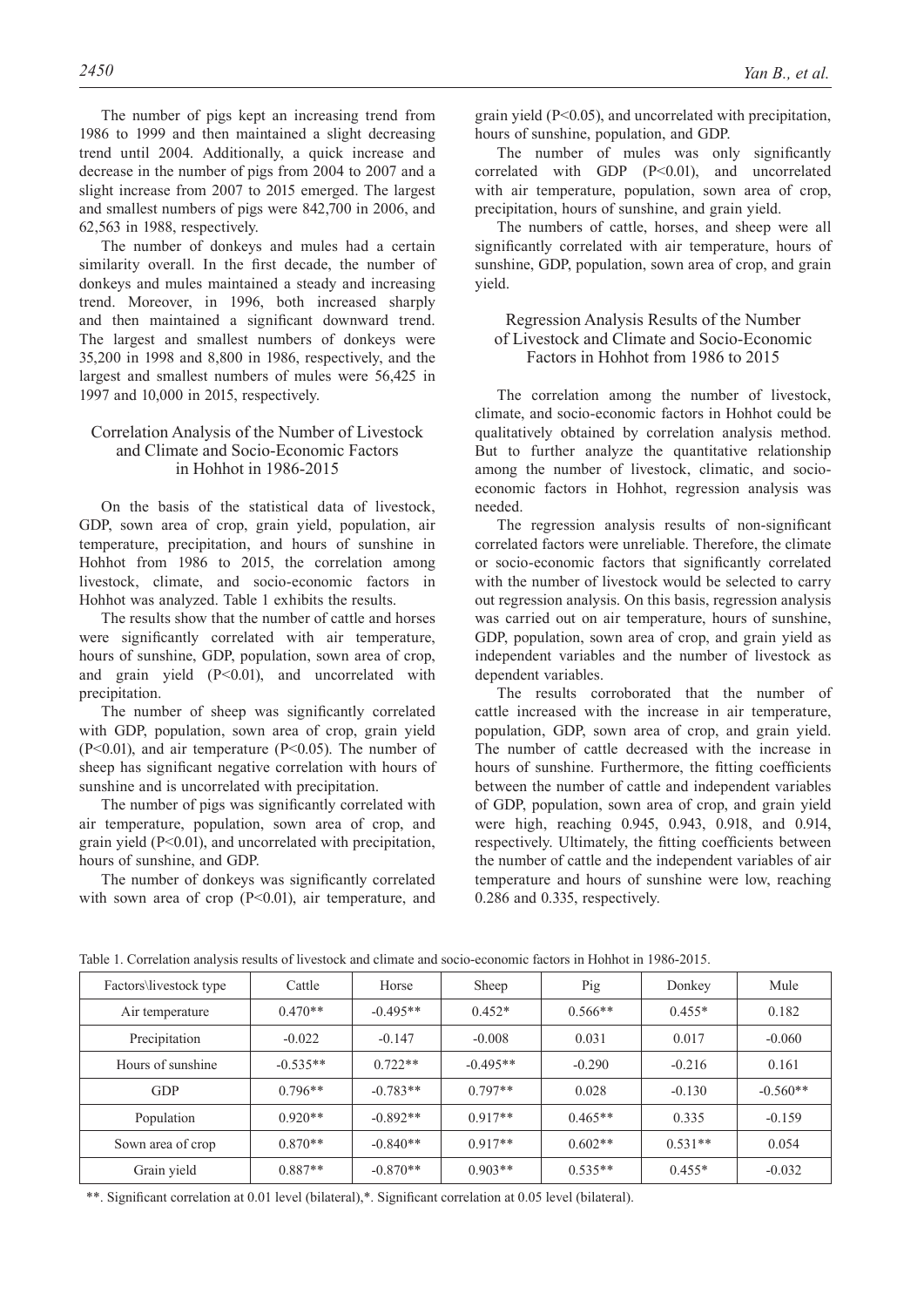The number of horses decreased with the increase of air temperature, population, GDP, sown area of crop, and grain yield, and increased with the increase of hours of sunshine. The fitting coefficients between the number of horses and the independent variables of GDP, population, sown area of crop, and grain yield were high, reaching 0.921, 0.837, 0.727, and 0.749, respectively. By contrast, the fitting coefficients between the number of horses and the independent variables of air temperature and hours of sunshine were low, reaching 0.540 and 0.550, respectively.

The number of sheep increased with the increase of air temperature, population, GDP, sown area of crop, and grain yield, and decreased with the increase of hours of sunshine. The fitting coefficients between the number of sheep and the independent variables of GDP, population, sown area of crop, and grain yield were high, reaching 0.768, 0.837, 0.902, and 0.850, respectively. Conversely, the fitting coefficients between the number of sheep and the independent variables of air temperature and hours of sunshine were low, reaching 0.260 and 0.260, respectively.

The number of pigs showed a decreasing trend with the increase of air temperature and grain yield. With the increase of population and sown area of crops, the number of pigs increased first and then decreased. Additionally, the fitting coefficients between the number of pigs and the independent variables of population and sown area of crop were relatively high, reaching 0.766 and 0.779, respectively, followed by 0.606 of grain yield, and the minimum was 0.336 of air temperature.

The number of donkeys increased with the increase of air temperature and increased first and then decreased with the increase of the sown area of crop and grain yield. The fitting coefficients between the number of donkeys and the independent variables of the sown area of crop and grain yield were 0.865 and 0.705, respectively. The fitting coefficients between the number of donkeys and air temperature were low, which was only 0.226.

The number of mules decreased with the increase of GDP, and the fitting coefficient between the number of mules and GDP was 0.453.

In sum, the effects of socio-economic factors including GDP, population, sown area of crop, and grain yield on the number of livestock in Hohhot were greater than climate factors, whereas the effects of climate factors such as air temperature and hours of sunshine on the number of livestock in Hohhot were general.

# **Discussion**

With the passage of years, the numbers of cattle and sheep were increasing in general, which reflected the idea of the development of Hohhot's cattle and sheep breeding industry as the main pillar industry.

The number of horses, donkeys, and mules has gradually decreased since 1996, which was closely related to the reduction of economic and use values of horses, donkeys, and mules with the development and popularization of modern transportation. The number of pigs increased from 1986 to 1999 and decreased from 1999 to 2004. Moreover, the number of pigs confirmed a slight increase after sharply increasing and decreasing during 2004 to 2007, which indicated that the pig breeding industry changed greatly in Hohhot.

With the development thought of "stabilizing sheep, increasing cattle, and expanding pig and poultry" by the Party committees and governments of the Inner Mongolia Autonomous Region [18] and the trend of "South pig going north", the number of pigs would gradually increase in Hohhot.

The numbers of cattle, horses, and sheep were all significantly correlated with air temperature, hours of sunshine, GDP, population, sown area of crop, and grain yield. Among them, the numbers of cattle, horses, and sheep were the most relevant to the population, reaching 0.920, −0.892, and 0.917, respectively, which indicated that both were closely related.

The number of cattle, sheep, and pigs had a significant positive correlation with population, which was basically consistent with the fact that Hohhot was located in northern pastoral areas, with cattle and sheep breeding as mainstay industries and Hohhot's diet demand for cattle, sheep, and pig. The number of horses was negatively correlated with population, which was consistent with the fact that the number of horses was decreasing gradually [19], whereas the population was increasing gradually in Hohhot. The number of cattle and sheep had a significant positive correlation with GDP. The main reason might be that the consumption demand of cattle and mutton products increased with the increase of GDP and the improved standard of living. In turn, the increase of number of cattle and sheep would also promote the growth of GDP.

The significant negative correlation between the number of horses and mules and GDP was mainly due to the development and popularization of modern transportation. The economic and use values of horses and mules were reduced and withdrawn from herdsmen's lives [19].

In addition, the number of cattle, horses, and sheep had a significant correlation with sown area of crop and grain yield, while pigs and donkeys had the greatest correlation with sown area of crop and showed a significant correlation with grain yield, which might be because crops could provide feed for livestock; hence, cattle, horses, sheep, pigs, and donkeys had a relatively large correlation with the sown area of crops.

The above results and the results of Leng et al. [13] corroborated that the planting area of corn, rice, and other cash crops had positive effects on cattle and pigs.

The number of cattle, horses, and sheep was significantly correlated with air temperature and hours of sunshine, which were basically consistent with those of Zhuo et al. [12] on the relationship between climate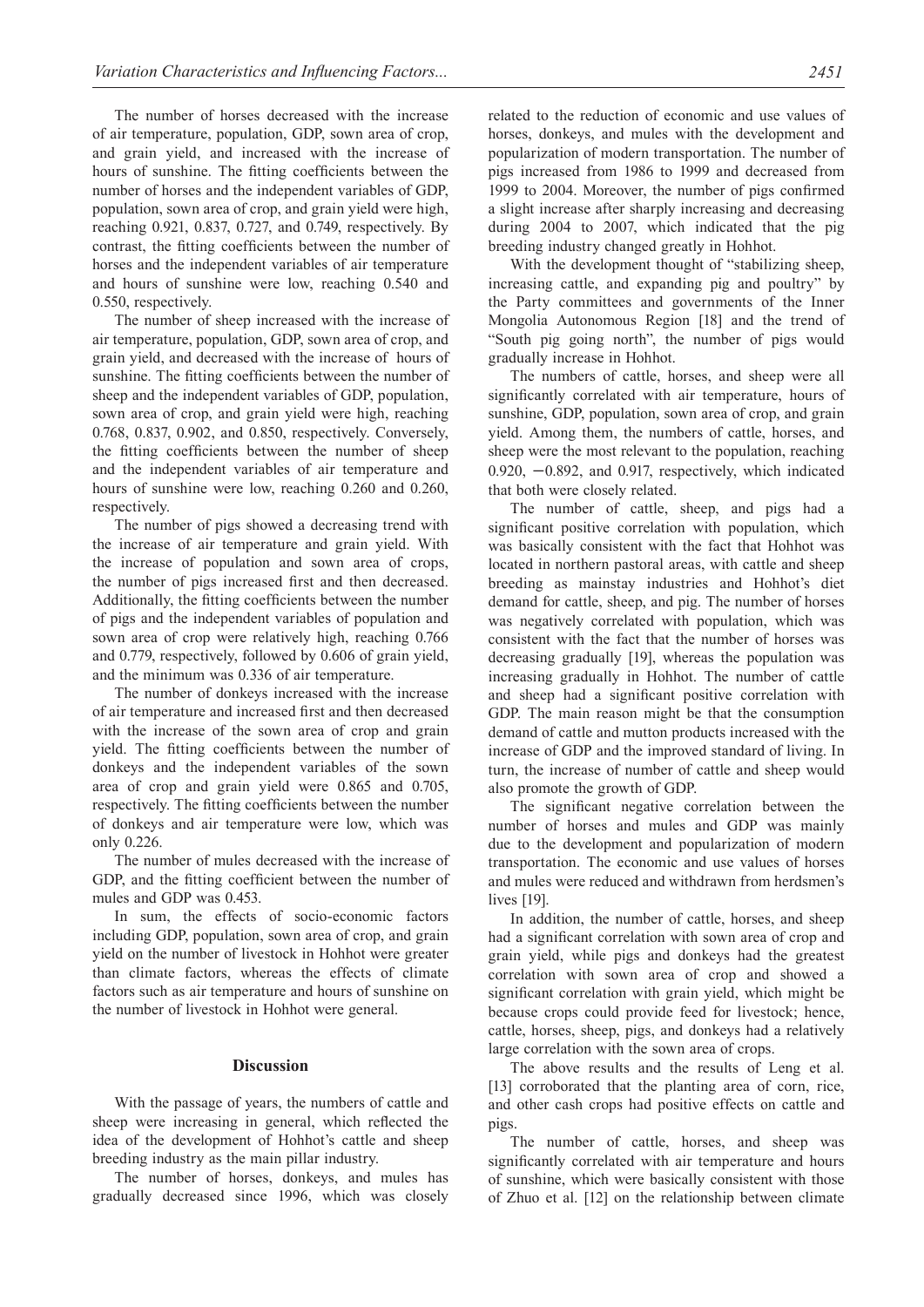factors such as air temperature and hours of sunshine and animal husbandry production in Naqu, Tibet.

## **Conclusions**

The number of analyzed type of livestock varied obviously in the Hohhot area from 1986 to 2015. The results of correlation analysis showed that the number of livestock was correlated with climatic and socioeconomic factors. And the different analyzed type of livestock were correlated with different factors. The result also showed that the number of cattle, horses and sheep were significantly correlated with air temperature, sunshine hours, GDP, population, sown area of crop and grain yield. And the number of pigs was significantly correlated with temperature, population, sown area of crop and grain yield. In addition, the number of donkeys was significantly correlated with sown area of crop, temperature and grain yield. However, the number of mules was only significantly correlated with GDP.

The results of regression analysis indicated that the effect of socio-economic factors on the variation characteristics of the number of analyzed type of livestock in the Hohhot area was greater than that of climate factors.

The research results would provide a scientific basis for environmental pollution control, development planning of animal husbandry, and regional economic structural readjustment in Hohhot. However, this study did not consider factors such as feed production, per capita income, relative humidity, and evaporation, etc., which needed to be studied further due to the lack of socio-economic, climate, and other data.

#### **Acknowledgements**

This research was partly supported by the National Natural Science Foundation of China under grant Nos. 41601601 and 61501249, the Fujian Provincial Colleges and Universities Supporting Plan for Excellent Talents in the New Century in 2018 (3230412301), the Natural Science Foundation (NSF) of Jiangsu Province for Youth (BK20150855), and as a project funded by the China Postdoctoral Science Foundation (2018M632348).

# **Conflict of Interest**

The authors declare no conflict of interest.

## **References**

1. Liu J.J., Yang J.H., Li L.J. The development of transgenic technology and its application in animal husbandry,Genomics and Applied Biology, **36** (5), 1953, **2017**.

- 2. Peng L., Chen W., Li M., Bai Y., Pan Y. GIS-based study of the spatial distribution suitability of livestock and poultry farming: the case of Putian, Fujian, China. Computers & Electronics in Agriculture, **108**, 183, **2014**.
- 3. Liu R., Wang Q., Xu F., Men C., Guo L. Impacts of manure application on swat model outputs in the xiangxi river watershed. Journal of Hydrology, **555**, 479, **2017**.
- 4. Wang G.G., Wang M.L., Yang C. Characteristics and mechanism of animal husbandry's geographical agglomeration in china. Journal of Natural Resources, **29** (12), 2137, **2014**.
- 5. Lan Y., Yao Y.N. Analysis on animal husbandry production efficiency and regional difference in China. Journal of Central South University of Forestry & Technology, **35** (7), 136, **2015**.
- 6. Yu M., Ellis J.E., Epstein H.E. Regional analysis of climate, primary production, and livestock density in Inner Mongolia. Journal of Environmental Quality, **33** (5), 1675, **2004**.
- 7. Allred B.W., Scasta J.D., Hovick T.J., Fuhlendorf S.D., Hamilton R.G. Spatial heterogeneity stabilizes livestock productivity in a changing climate. Agriculture, Ecosystems & Environment, **193**, 37, **2014**.
- 8. Megersa B., Markemann André, Angassa A., Ogutu J.O., Piepho H.P., Valle Zaráte ANNE Impacts of climate change and variability on cattle production in southern ethiopia: perceptions and empirical evidence. Agricultural Systems, **130**, 23, **2014**.
- 9. LACETERA N., SEGNALINI M., BE U., Ronchi B., Vitali A., Tran A., Guis H., Caminade C., Calvete C., Morse A., Baylis M., NARDONE A. Climate Induced Effects on Livestock Population and Productivity in the Mediterranean Area. Regional Assessment of Climate Change in the Mediterranean. Springer Netherlands, 135, **2013**.
- 10. LUNDE T.M., LINDTJØRN B. Cattle and climate in africa: how climate variability has influenced national cattle holdings from 1961-2008. Peerj, **1** (4), e55, **2013**.
- 11. Li Y., He T.H., Qu X.N. The study on agriculture-animal husbandry industrial adjustment in yanchi county based on its climate changes. Journal of Arid Land Resources & Environment, **23** (12), 82, **2009**.
- 12. Zhou D.W., Sun H.X., Zhang Q.Y., Song Y.T., ZHANG Z.X. Analysis on herbivorous livestock production of China. Acta Ecologiae Animalis Domastici, **31** (6), 20, **2010**.
- 13. Leng J., Zhang C.X., Lü J.Q., Mao H.M. Effects of planting rubber and crops on the keeping number of livestock and poultry in the Naban river watershed national nature reserve. Chinese Journal of Applied Ecology, **22** (10), 2693, **2011**.
- 14. Rojas-Downing M.M., Nejadhashemi A.P., HARRIGAN T., WOZNICKI S.A. Climate change and livestock:impacts, adaptation, and mitigation. Climate Risk Management, Climate Risk Management **16**, 145, **2017**.
- 15. BATSUURI T., WANG J. The impacts of climate change on nomadic livestock husbandry in mongolia. Climate Change Economics, **8** (3), 1, **2017**.
- 16. Zheng K.L., Yan J.Z., He W.F. Influences of labor emigration from agriculture on livestock farming in mountainous areas-a case study of typical villages in Chongqing municipality. Journal of Southwest University (Natural Science Edition), **38** (4), 35, **2016**.